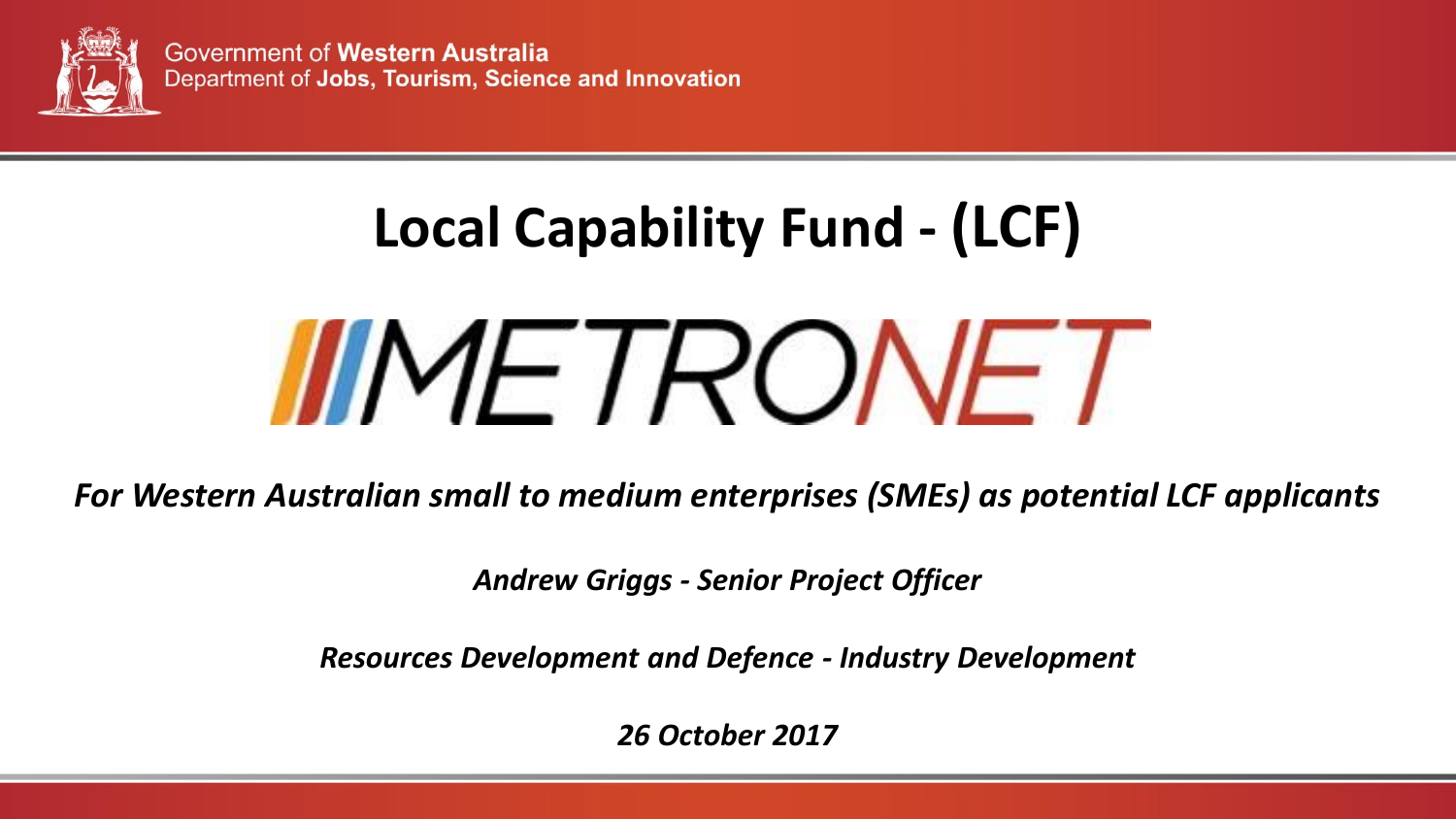

*Background*

The Local Capability Fund (LCF) provides Small and Medium-sized Enterprises (SMEs) with matched funding up to \$20,000 to enhance:

- Capability, capacity, competitiveness
- To improve your potential to be involved in the METRONET project

The rollingstock element of the METRONET project will also feature full fleet maintenance and repair of the new electric rollingstock.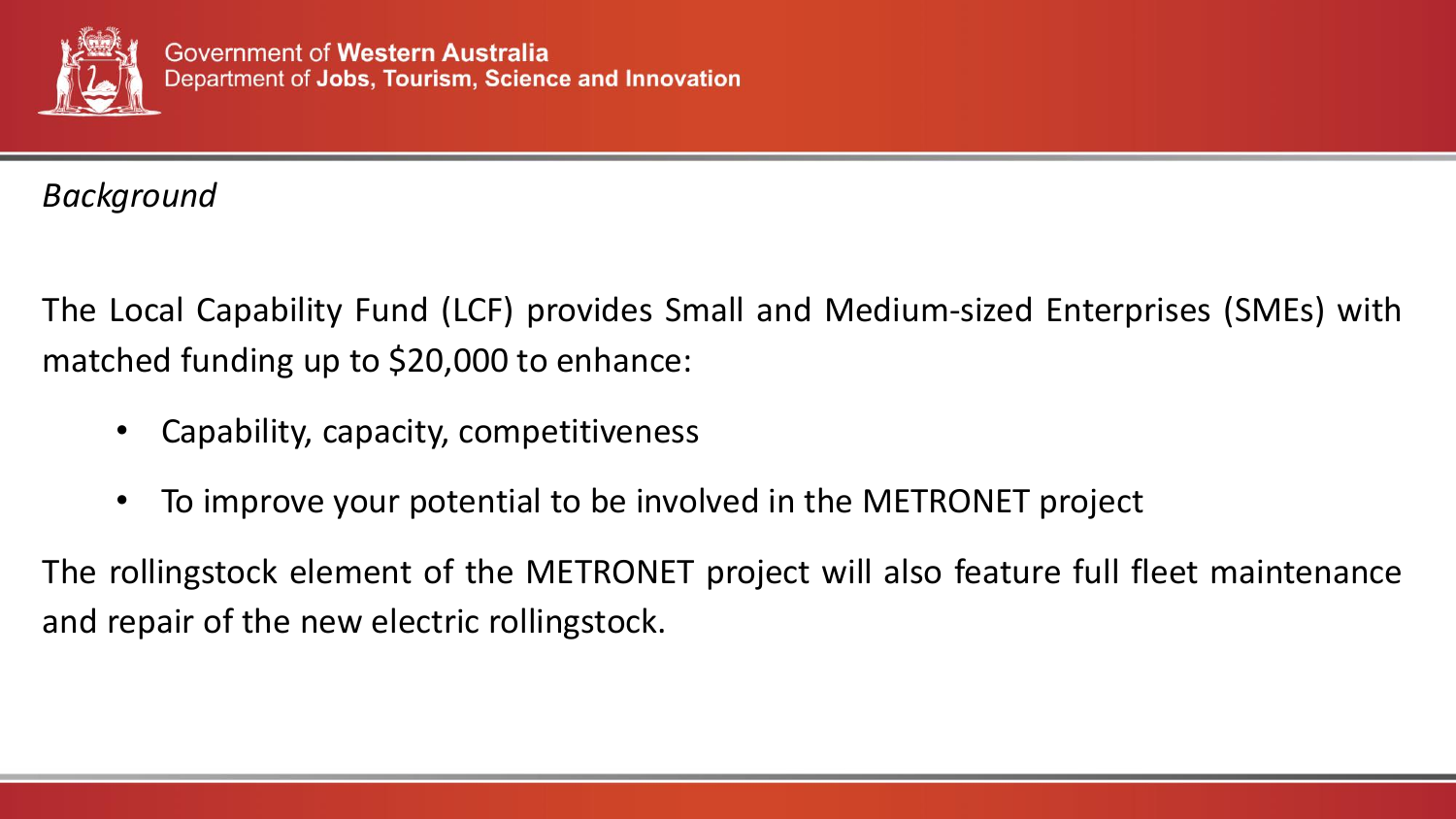

*Background*

The METRONET LCF round will focus on future engagement opportunities between **Western Australian SMEs** and prospective **railcar manufacturers.**

- SMEs who are seeking to become part of rollingstock supply chains for the METRONET project as well as broader interstate and international projects.
- The LCF funding will assist SMEs to pre-qualify for inclusion in the supply chains of rollingstock manufacturers and improve their ability to market their capabilities in this sector.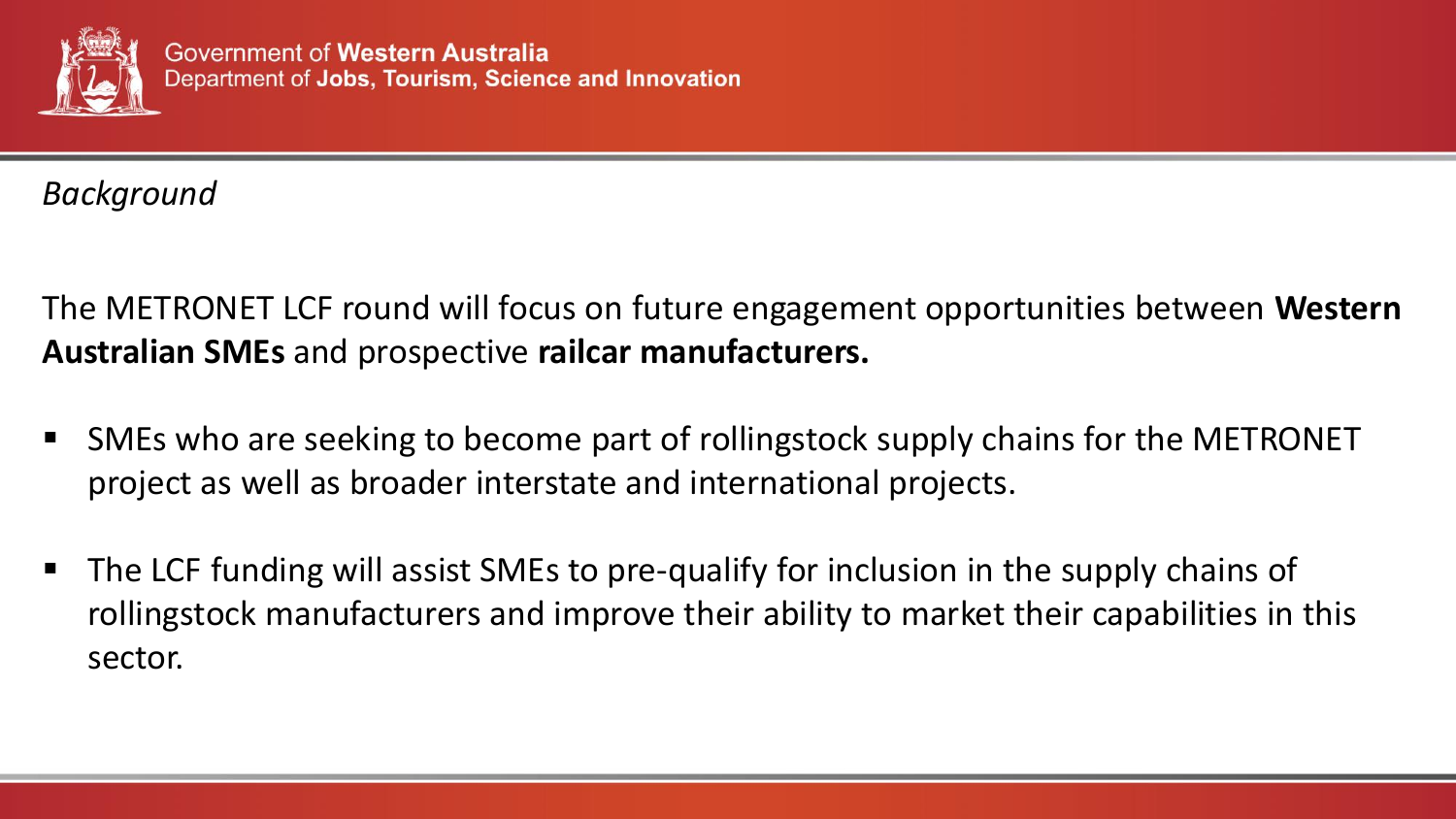

### *Eligibility*

- 1. Have an Australian Business / Company Number & be solvent
- 2. Been operating for 3 years (some flexibility) **with facilities in WA**
- 3. Employ less than 200 people
- 4. Turnover between \$250,000 and \$100 million
- 5. No 'double dipping' for the **same activity** from other Government sources (including Federally)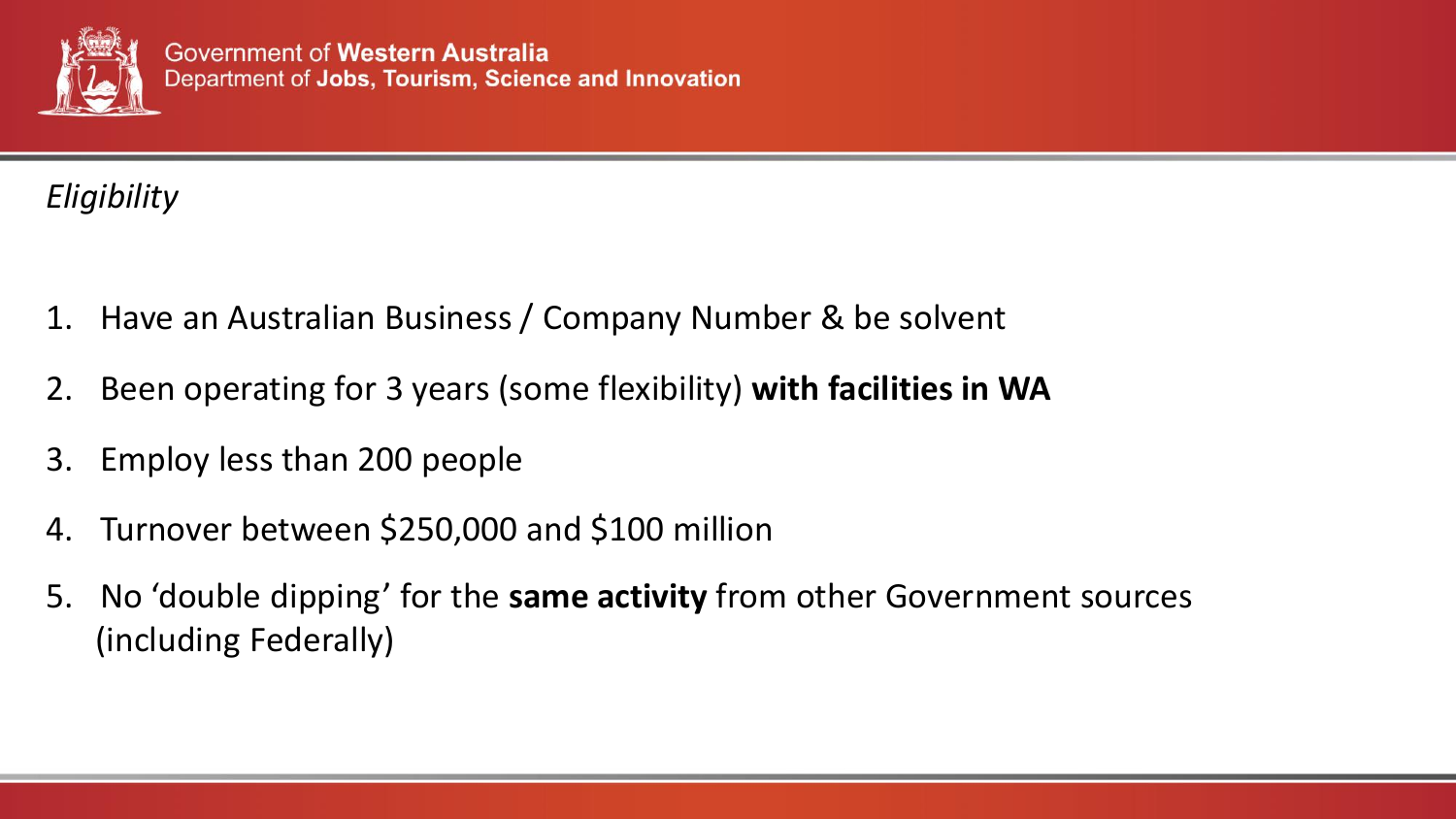

*What can LCF fund?*

## **Temporary expert / consultancy fees** including but not limited to:

 $\checkmark$  Meeting pre-qualification requirements

 $\checkmark$  Implementation and audit of ISO management system standards such as ISO 9001 QM, ISO 31000 RM, ISP 14000 EM, Occupational Safety & Health

 $\checkmark$  Contract and tender negotiations including contractual terms and conditions

 $\checkmark$  Business / marketing planning / feasibility studies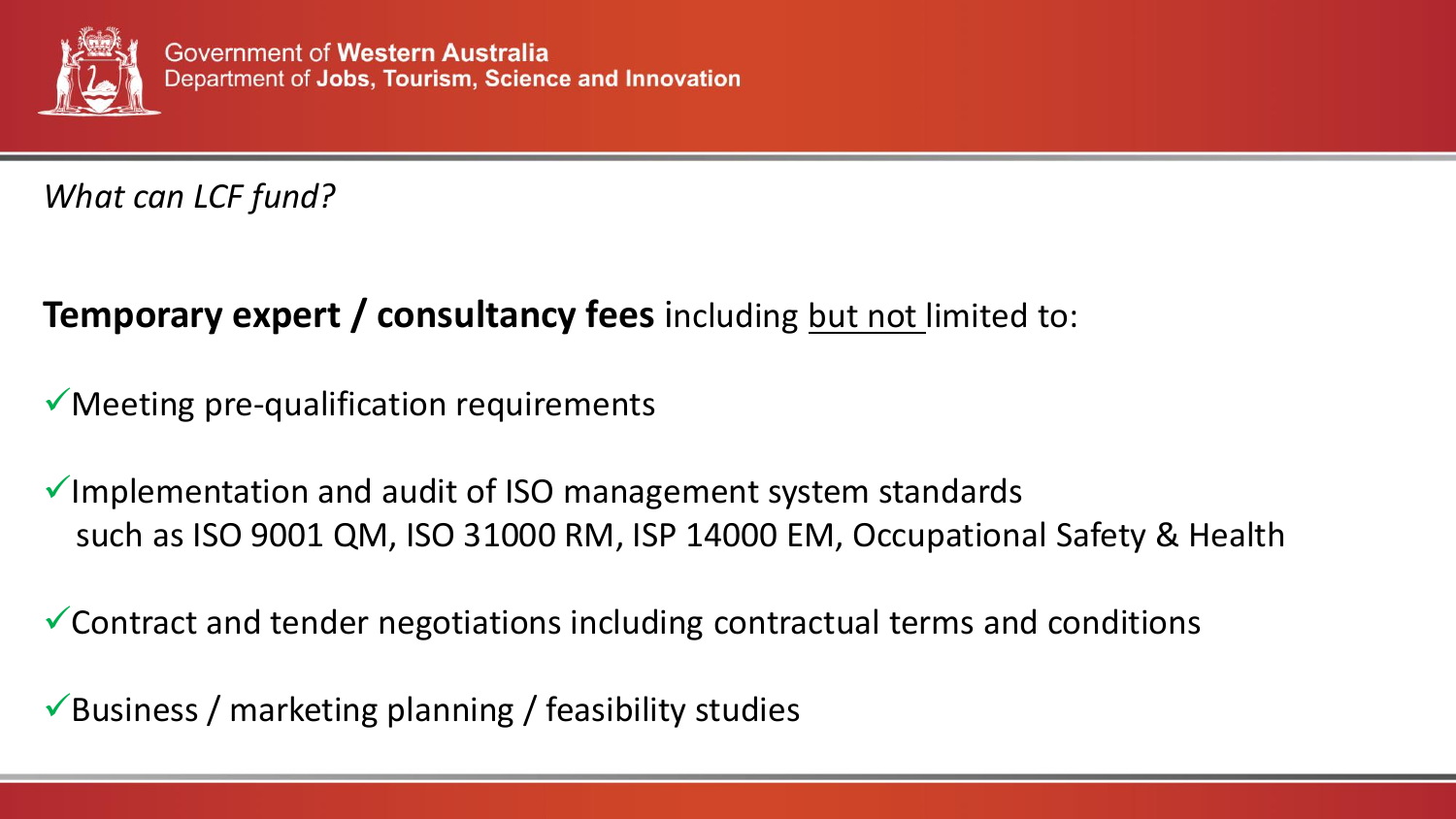

#### *What can LCF fund?*

### **Equipment purchase / upgrade** including but not limited to:

- $\checkmark$  Upgrading or modifying existing equipment or machinery
- $\checkmark$  Acquiring equipment, machinery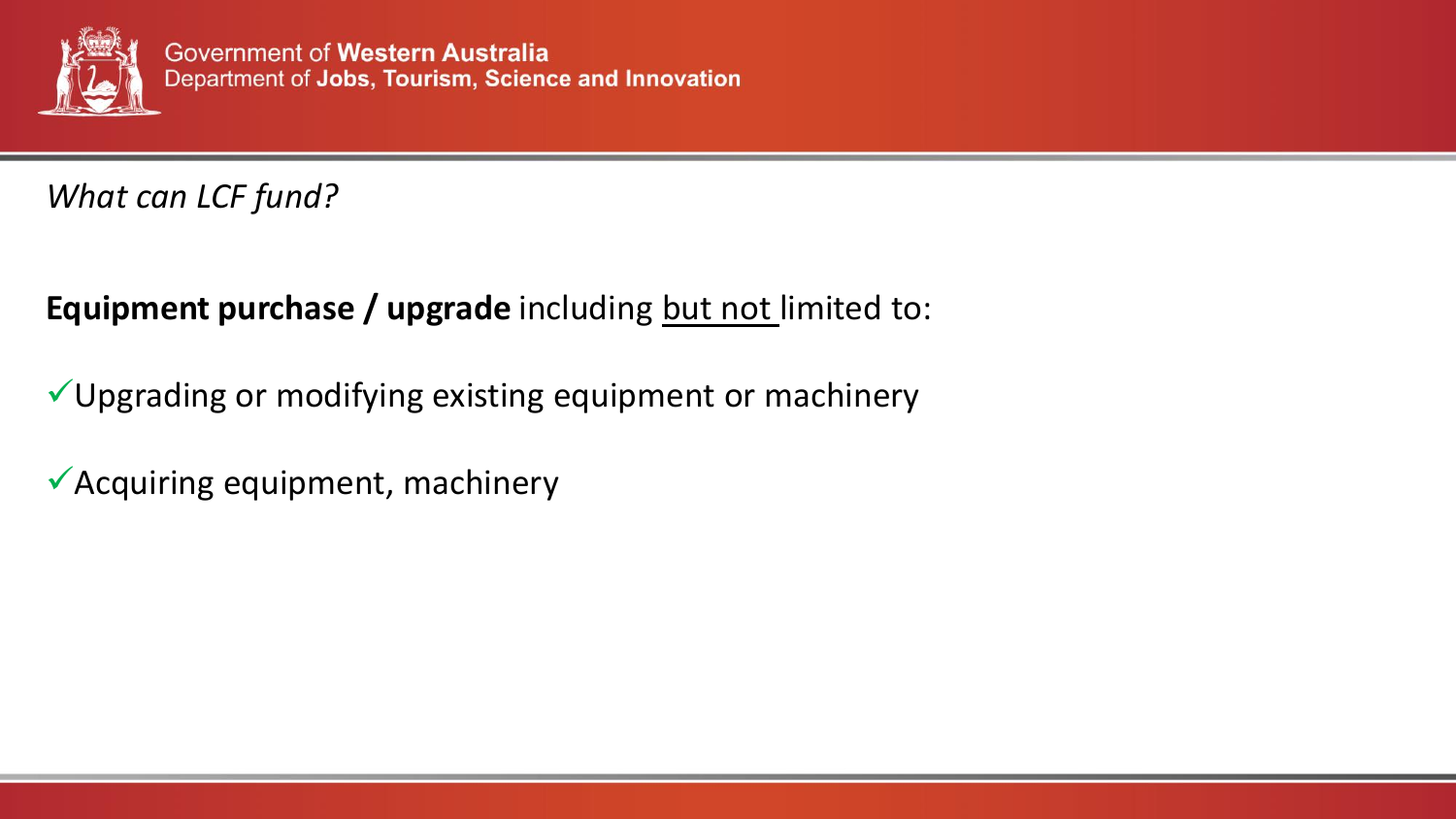

*What can LCF fund?*

#### **Improvements to internal business infrastructure / systems** including but not limited to:

Improvements to Occupational Safety & Health systems, quality assurance systems, manufacturing and management systems

Upgrades or expansions to applicant owned property/buildings

 $\checkmark$  Software purchase and upgrades e.g. tender management software, computer aided drafting or project management software linked to specific outcome and to raise capability

 $\checkmark$  Technical advancements / processes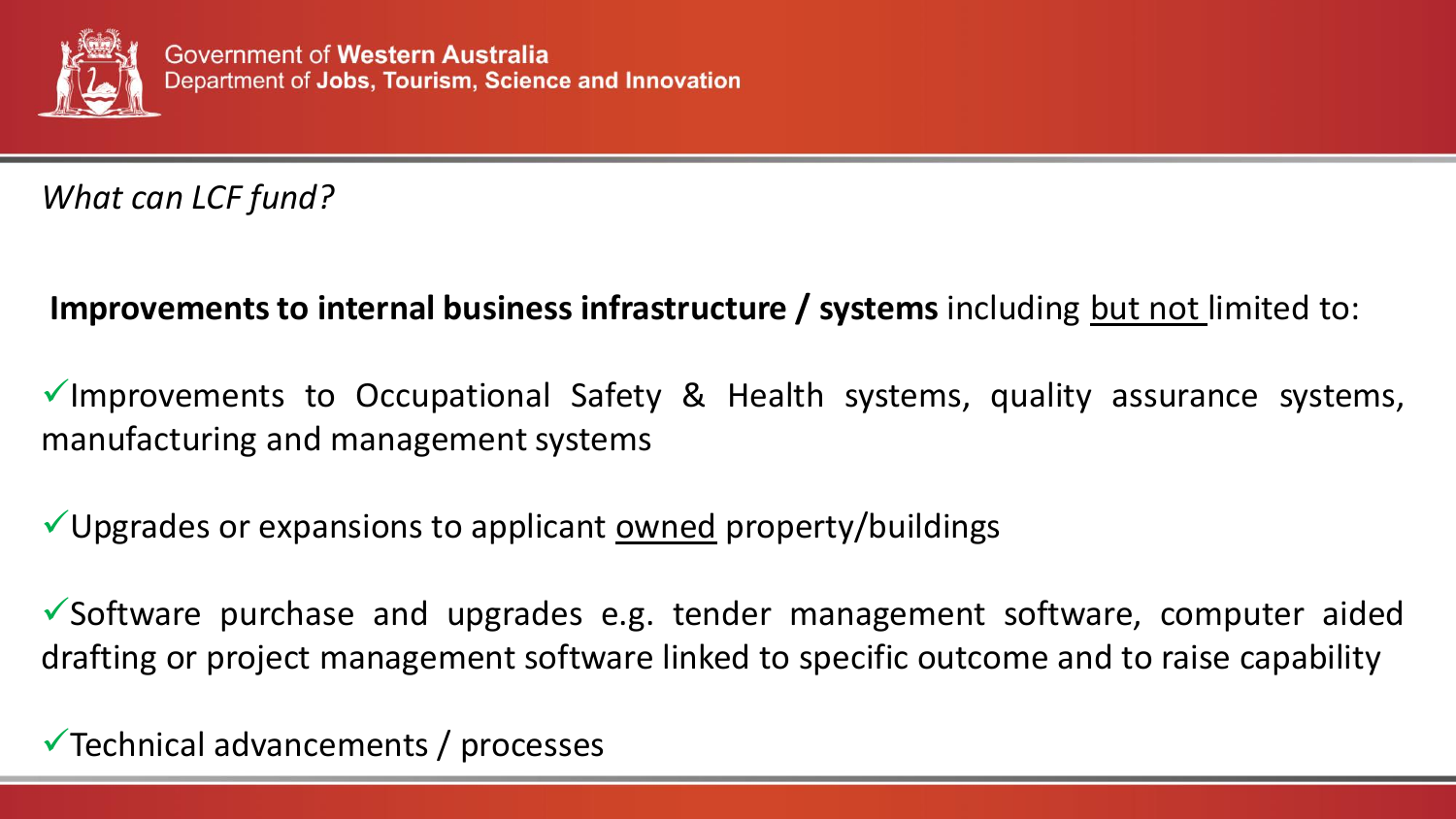

#### *Payments*

Payments are made as a re-imbursement – activity to be paid for in advance

#### *Reporting*

Within 6 months of receiving funding – a template is provided

Repeat reporting after 12 and 18 months

Not onerous but critical for JTSI to measure the success of the program and to understand potential future needs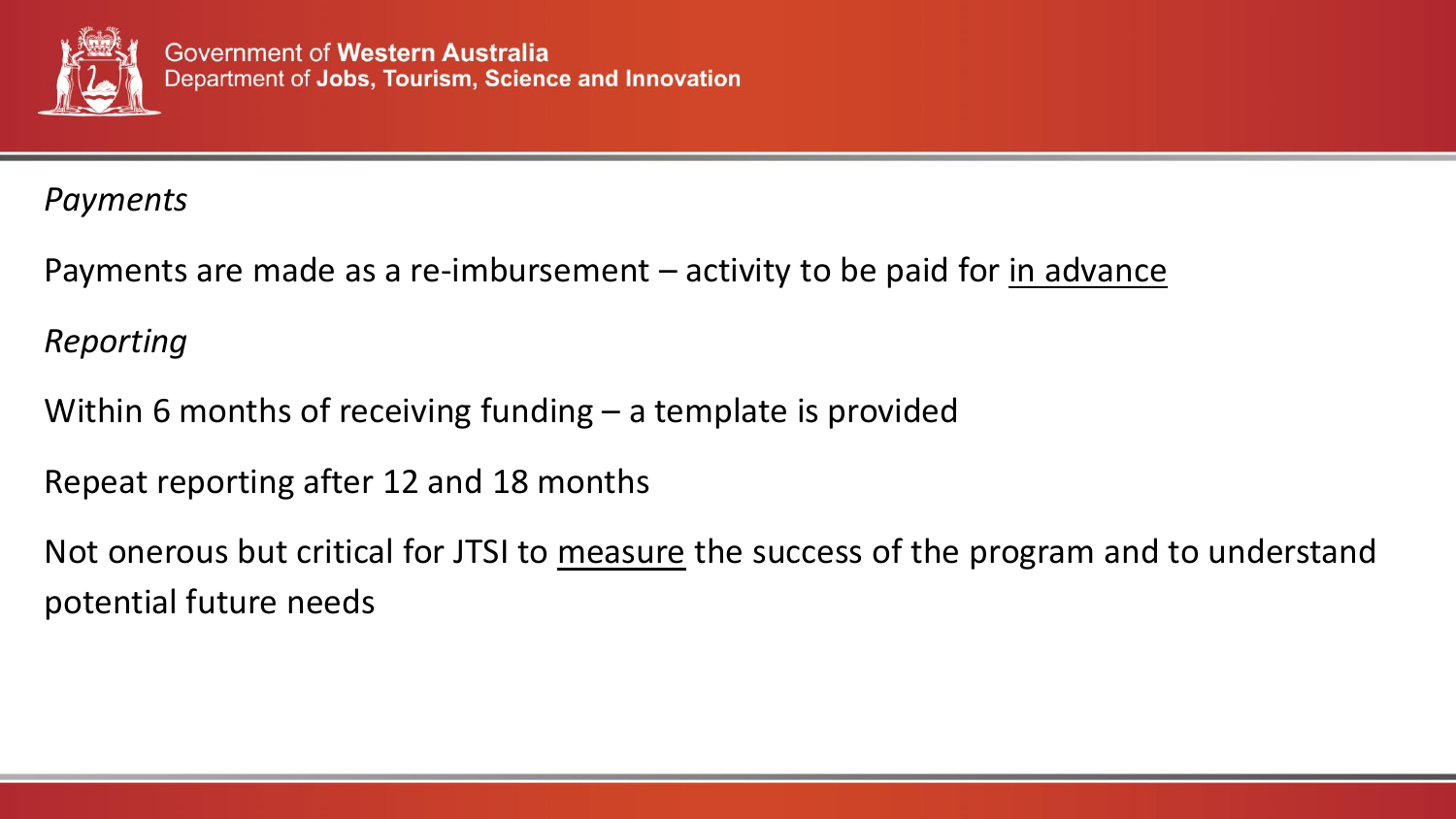

#### *Engagement with industry*

**In order to be considered for funding, applicants must detail within the application their engagement with:**

- a) manufacturers seeking involvement in the METRONET rollingstock project and / or manufacturers with existing interstate/international project exposure.
- b) and provide evidence to demonstrate such engagement.

## **Round closes 31 January 2018**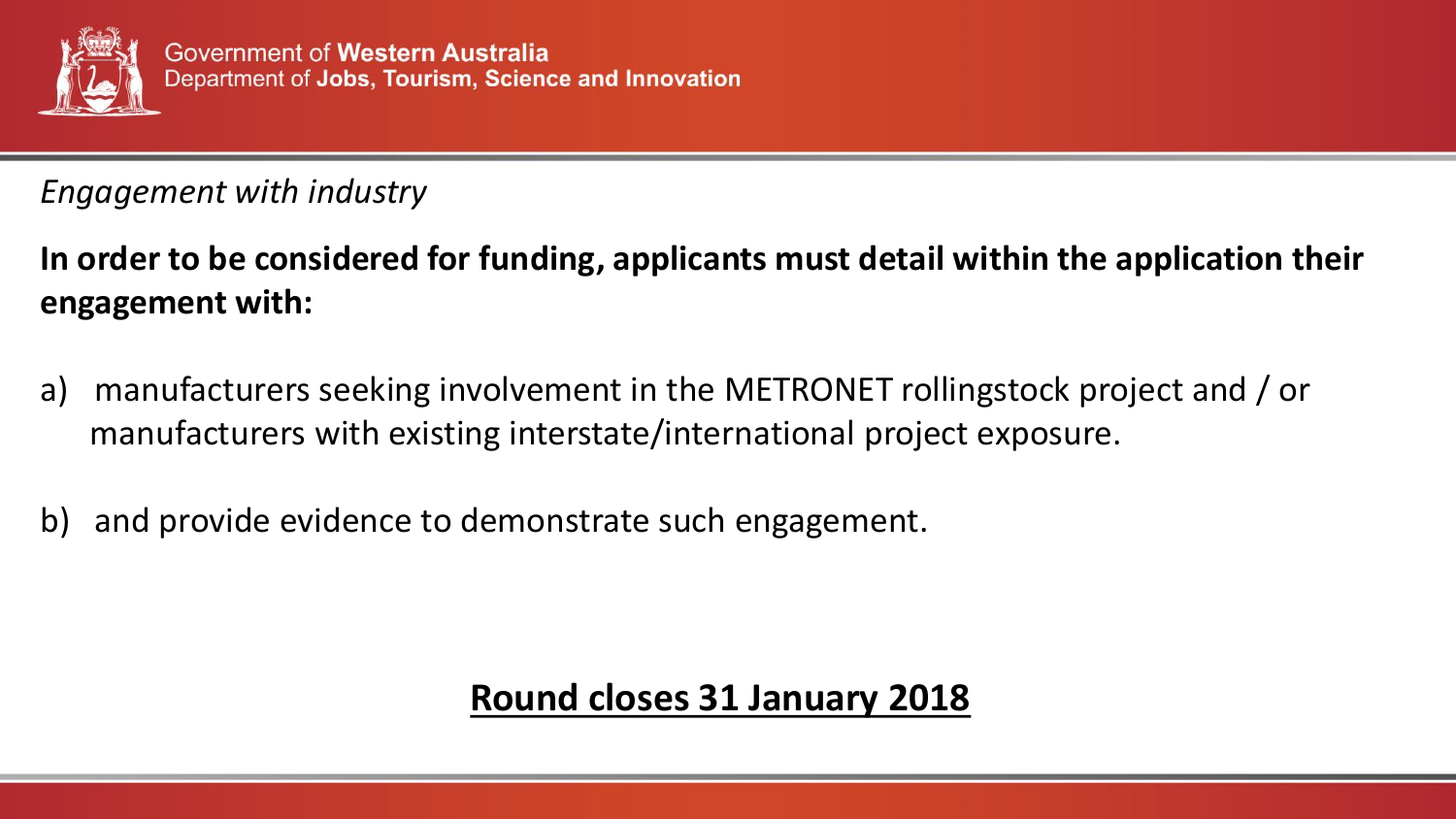

*Further information* 

• Online interactive pdf Application Form - *support available from JTSI*

• 1 draft application permitted for verbal feedback prior to final submission